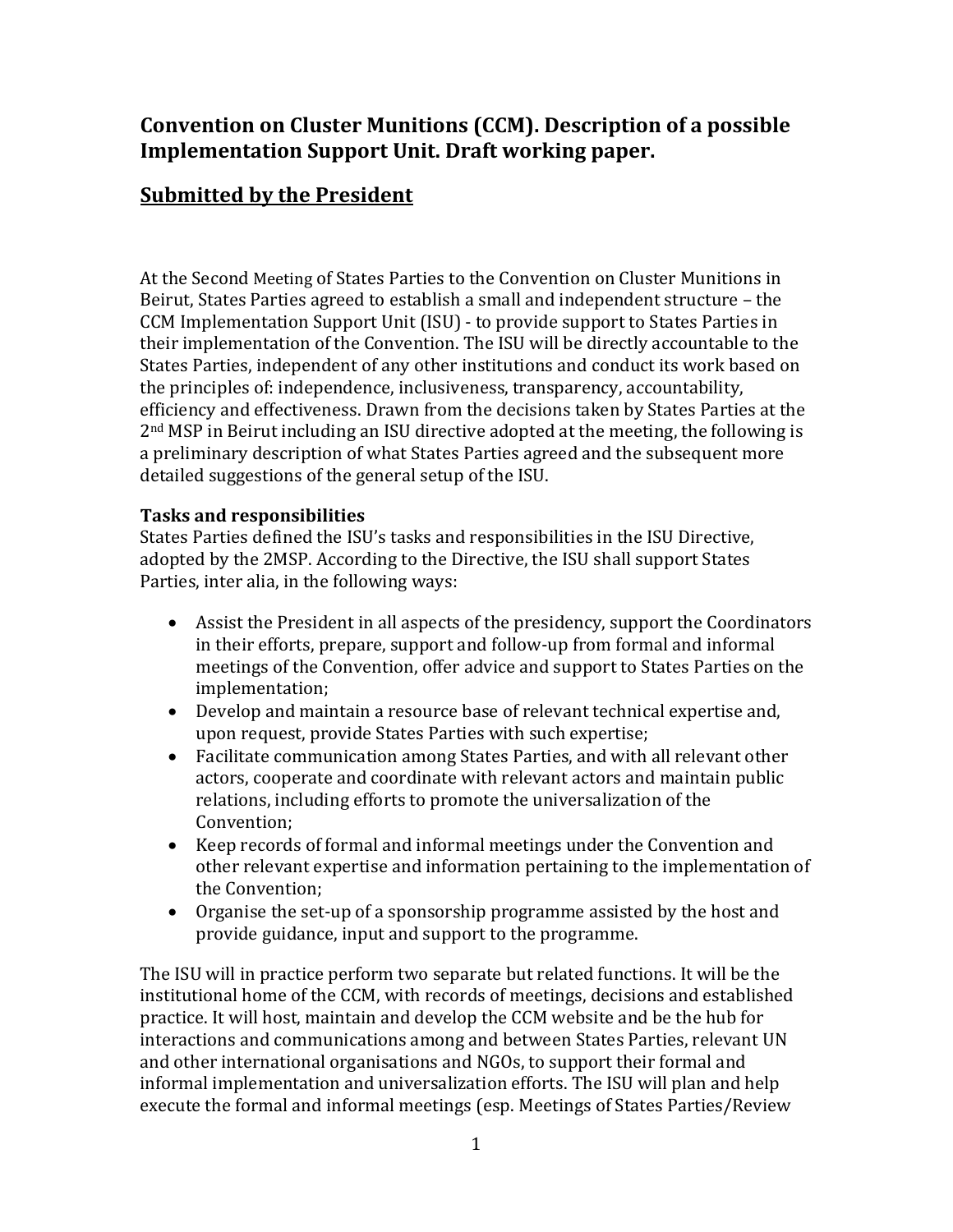Conferences and intersessional meetings), as well as being responsible for documenting progress in implementation and the results of these meetings.

The other function is as the public face of the CCM, where the ISU should establish a reliable and relevant source for information on what the Convention is and does; for all interested actors, including the general public, media, and states not-parties. Therefore the ISU should be identified by a distinct profile that emphasizes its role as a supporting entity for the CCM, which represents its independent identity from the hosting institution and other instruments, including separate bank accounts, and logo, email-addresses and similar features.

## **Structure and format**

The ISU envisioned by the States Parties is thus a lean and effective organization led by a Director, supported by an Implementation Support Specialist and an Implementation Support Assistant, that may contract relevant technical expertise in support of tasks as needed, in accordance with its mandate. The ISU will need a basic infrastructure of adequate workspace for up to 4 persons (3 staff + occasional consultant, intern or similar) with workstations, printers, Internet access and related equipment and services, including some storage space for publications etc. In addition to cover its own working space needs, the ISU should have access to adequate meeting rooms.

Being a small organization, the ISU needs to be staffed with persons who are willing and able to cover a variety of the ISU's tasks in a flexible and efficient manner. The President shall act in a transparent manner and the recruitment process shall be conducted in accordance with normal standards and procedures for international institutions based on qualifications and relevant experience. Documented competence to support and cooperate effectively with a broad range of actors and understanding of the implementation complexities facing States Parties should be key criteria when selecting ISU staff.

An outline of the responsibilities of the new ISU staff may include the following:

## **Director**

Report to the States Parties for the implementation of the Directive. Manage and direct the ISU and its staff. Maintain a close dialogue with the President and the Coordinators to ensure consistency of efforts and a clear direction, including on draft documents produced by the ISU. Prepare annual work plans and budgets as well as annual reports on the activities and finances of the ISU to States Parties. Assist the President in preparing and convening both formal and informal meetings. Keep records of formal and informal meetings of the Convention. Responsible for all public relations and external communications, liaise with relevant organisations and institutions and external actors.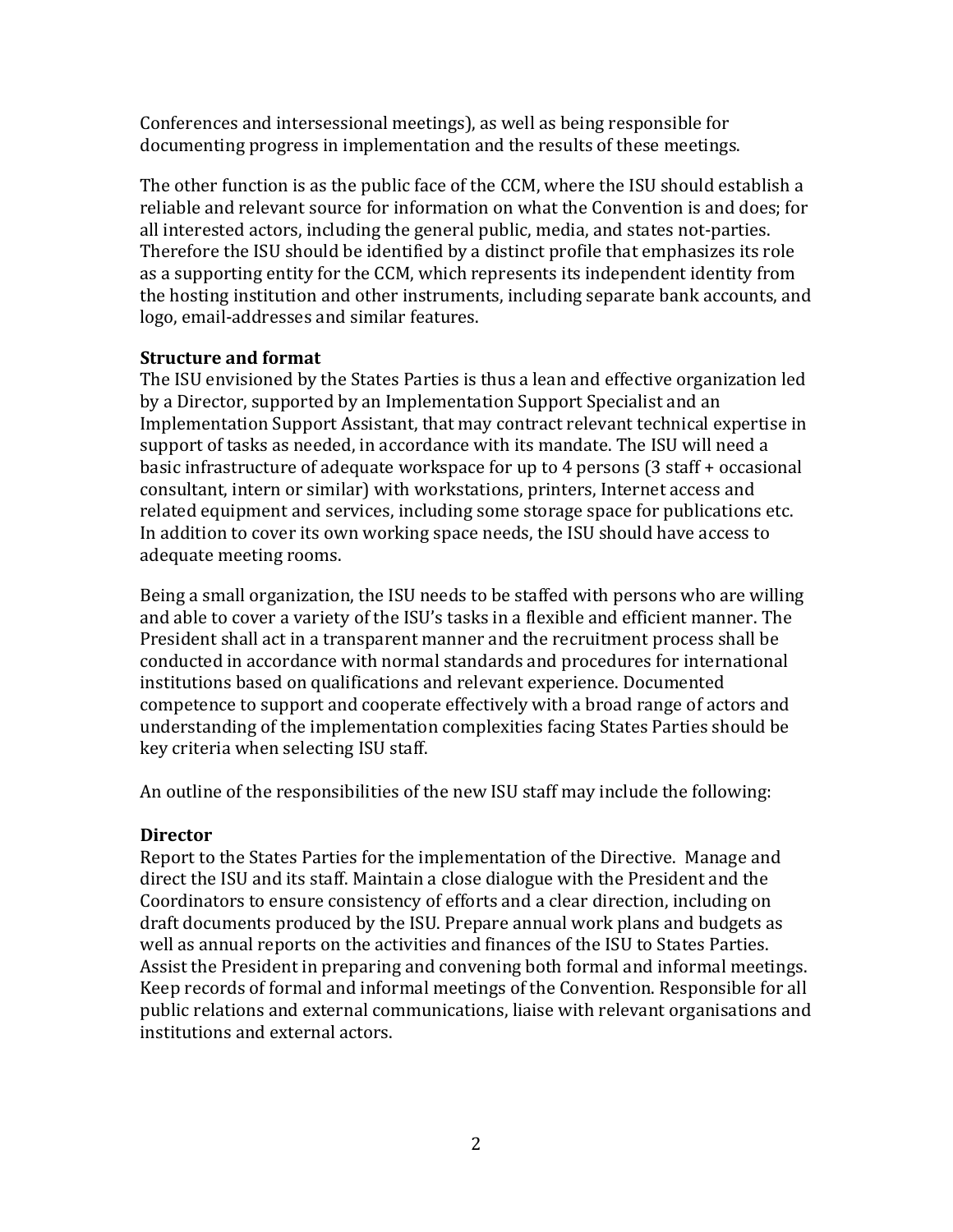#### **Implementation Support Specialist**

Report to the Director of the ISU and function as Acting Director in the Director's absence. Assist the Coordinators in preparing and convening meetings on their various thematic responsibilities, and in their outreach and bilateral dialogue with states having obligations to fulfil as well as relevant organisations and institutions. Support States Parties in understanding the nature and extent of their obligations under the Convention. Maintain a resource base of available and relevant technical expertise within the various thematic areas and on request assist States Parties in coming into contact with such expertise. Contract relevant technical expertise in support of specific activities and projects organised by the President or the Coordinators, including for development of substantive documents.

## **Implementation Support Assistant**

Assist the Director and the Implementation Support Specialist with practical, administrative and substantive matters. Maintain databases on substantive, technical and administrative matters, including documentation from formal and informal meetings under the Convention. Manage the Convention's webpage. Draft reports, summaries etc. from meetings as necessary.

| 1. | <b>Director</b>   | Report to the States Parties for the implementation of the                           |
|----|-------------------|--------------------------------------------------------------------------------------|
|    |                   | Directive.                                                                           |
|    |                   | Manage and direct the ISU and its staff.                                             |
|    |                   | - Maintain a close dialogue with the President and the                               |
|    |                   | Coordinators to ensure consistency of efforts and a clear                            |
|    |                   | direction, including on draft documents produced by the                              |
|    |                   | ISU.                                                                                 |
|    |                   | Prepare annual work plans and budgets as well as annual<br>$\blacksquare$            |
|    |                   | reports on the activities and finances of the ISU to States                          |
|    |                   | Parties.                                                                             |
|    |                   | Assist the President in preparing and convening both<br>$\blacksquare$               |
|    |                   | formal and informal meetings.                                                        |
|    |                   | Keep records of formal and informal meetings of the                                  |
|    |                   | Convention.                                                                          |
|    |                   | Responsible for all public relations;                                                |
|    |                   | - External communications,                                                           |
|    |                   | Liaison with relevant organisations and institutions and<br>$\blacksquare$           |
|    |                   | external actors.                                                                     |
| 2. | Implementation    | Report to the Director of the ISU and function as Acting<br>$\overline{\phantom{0}}$ |
|    | <b>Support</b>    | Director in the Director's absence.                                                  |
|    | <b>Specialist</b> | Assist the Coordinators in preparing and convening<br>$\blacksquare$                 |
|    |                   | meetings on their various thematic responsibilities,                                 |
|    |                   | - Assist in Coordinators outreach and bilateral dialogue                             |
|    |                   | with states having obligations to fulfil as well as relevant                         |

In addition ISU should outsource all non-core activities to avoid unnecessary institutional growth and commitments.